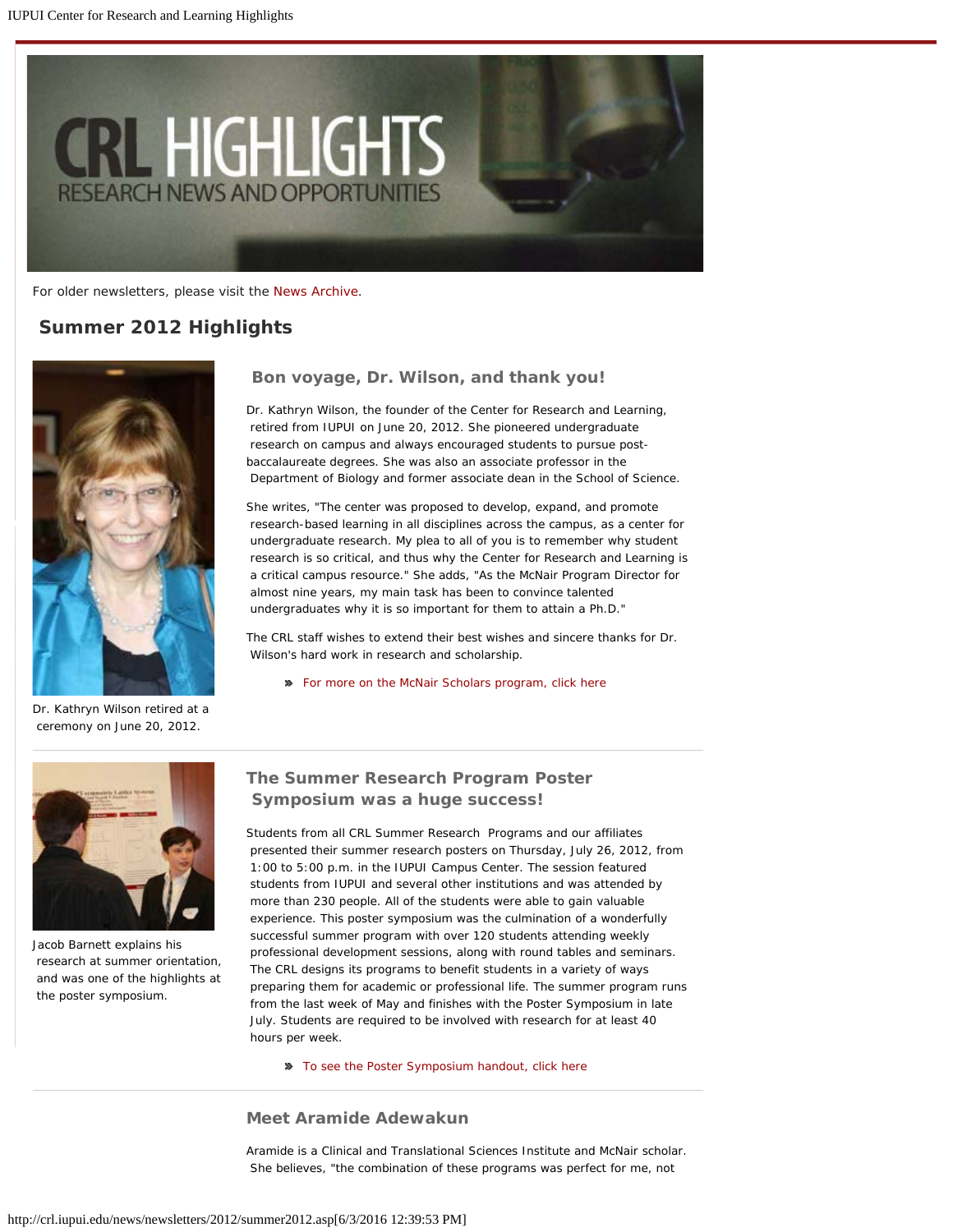

just because they align perfectly with my convoluted futuristic plan, also because they provide their scholars with different tools to reach the next height of success. The McNair program offers benefits including free GRE prep classes, GRE fee waivers, funded graduate school visitation, etc. The CTSI program helped set the foundation for a personal relationship between student researchers and IU School of Medicine affiliates." Aramide spent the summer researching effects of obesity with respect to age. This research is important to her because of the recent increase in obesity, not only in Indiana, but across the USA. She is working with Dr. Malika Mahoui. Aramide recently participated in the 2012 Summer Research Programs Poster Symposium.

[For more information on the CTSI program, click here](http://www.crl.iupui.edu/programs/CTSI/index.asp)

This is Aramide Adewakun's first summer with the CRL.



Dr. Malika Mahoui is a CSTI mentor.

### **Featuring: Dr. Malika Mahoui**

Dr. Malika Mahoui worked as an assistant professor with the School of Informatics at IUPUI before joining the POLIS Center as a senior research scientist. Prior to that, Dr. Mahoui held visiting positions at Purdue University, University of Pennsylvania, and in the Department of Electrical and Computer Engineering at IUPUI. Before coming to the United States, she also held the position of Assistant Professor at the University of Waikato in New Zealand.

Aramide Adewakun says, "Dr. Mahoui was the best fit for my learning style. She does her best to be available to her researchers by making sure that she checks in with us daily. She worked gracefully with me, a novice."

Dr. Mahoui's research interest encompasses the areas of data management, data/text mining, machine learning and information retrieval. Her work includes developing algorithms to dynamically support the integration of biological databases and services and designing ontologies to facilitate the semantic integration of bioinformatics and heath informatics data.

[For more on Dr. Mahoui, click here](http://informatics.iupui.edu/people/malika-mahoui/)



Students review previous research projects.

### **MURI is accepting academic year applications!**

Students may now apply to participate in the Multidisciplinary Undergraduate Research Institute (MURI) for AY 2012-2013. The deadline for student applications for AY 2012-2013 is September 10, 2012, and the application can be found [here](https://surveycentral.uc.iupui.edu/AY20122013MURI%20studentapp.aspx). Projects will begin on October 5 and continue until the end of April 2013. Details for the eight available projects can be found [here](http://crl.iupui.edu/programs/MURI/2012-2013AYfundedproposals.asp).

The next call for MURI proposals from faculty will be for summer of 2013. The call will be issued on September 11, with a deadline of November 16, 2012. The call will be issued in the *CRL Highlights* and *Research Enterprise* newsletters as well as through the Undergraduate Research site on Oncourse.

**[To view funded MURI projects, click here](http://crl.iupui.edu/programs/MURI/2012-2013AYfundedproposals.asp)** 

[To Apply for AY 2012-2013 MURI, click here](https://surveycentral.uc.iupui.edu/AY20122013MURI_studentapp.aspx)

**The CRL is now accepting applications for academic year UROP grants.**

Students may now apply to participate in the Undergraduate Reseach Opportunities Program (UROP) Grants for the Academic Year 2012-2013.